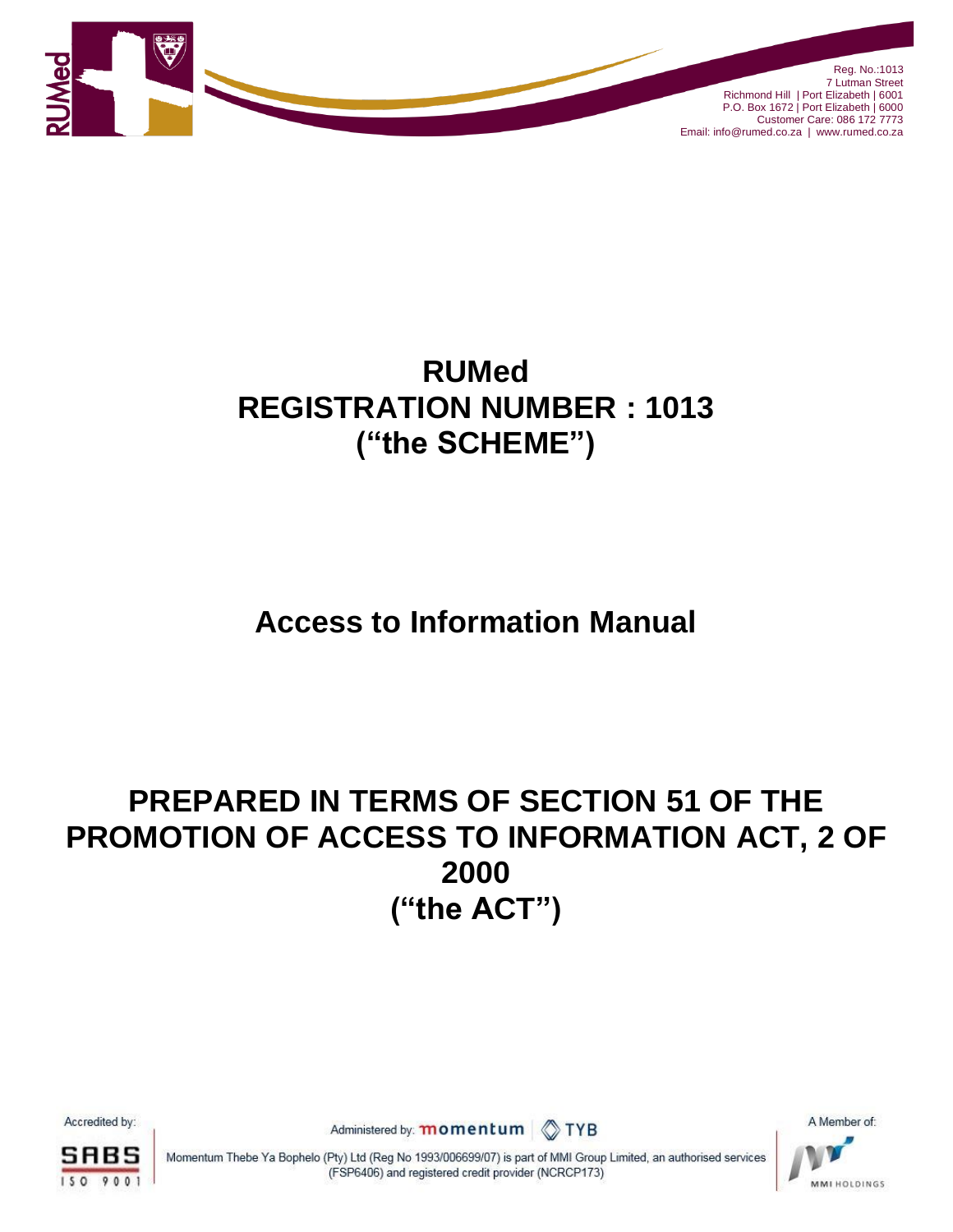

# **ACCESS TO INFORMATION MANUAL OF RUMed Medical Scheme PREPARED IN TERMS OF SECTION 51 OF THE PROMOTION OF ACCESS TO INFORMATION ACT 2 OF 2000**

# **1. Introduction**

The Promotion of Access to Information Act, No.2 of 2000 ("the Act") is an Act that was passed to give effect to the constitutional right held by South African citizens, of access to any information held by the State or by another person, which is required for the exercise or protection of any right. Where a request is made in terms of the Act, the body to which the request is made is obliged to provide access to the requested information, except where the Act expressly provides that the information may or must not be released. Therefore, the right of access to information and this Manual is only applicable to South African citizens, as defined in the Constitution of the Republic of South Africa Act 108 of 1996. It is important to note that the Act recognizes certain limitations to the right of access to information, including, but not limited to, limitations aimed at the reasonable protection of privacy, commercial confidentiality, and effective, efficient, and good governance, and in a manner which balances that right with any other rights, including such rights contained in the Bill of Rights in the Constitution.

## **2. Contact Details**

## **2.1 Scheme Details**

**Postal Address:** P.O. Box 1672, Port Elizabeth, 6000

**Physical Address:** 7 Lutman Street, Richmond Hill, Port Elizabeth, 6001

**Phone:** 0860080888

**Email:** [info@rumed.co.za](mailto:info@suremedhealth.co.za)

#### **2.2 Principal Officer Details**

**Name:** Mark Arendse

**Phone:** 082 330 5346

**Email:** [arendse.mark@outlook.com](mailto:arendse.mark@outlook.com)

#### **3. Access to Human Rights Commission Guide**

The South African Human Rights Commission is required in terms of the Act to compile a guide in every official language, containing information as may reasonably be required by a person who wishes to exercise any right contemplated in the Act, in a manner that is easily comprehensible to any such person. As at the date of publishing this manual, the guide had not yet been compiled. Any enquiries regarding the guide should be directed to:

| Postal Address: | The South African HUMAN RIGHTS COMMISSION<br>Head Office |
|-----------------|----------------------------------------------------------|
|                 | Braampark Forum 3<br>33 Hoofd Street Braamfontein        |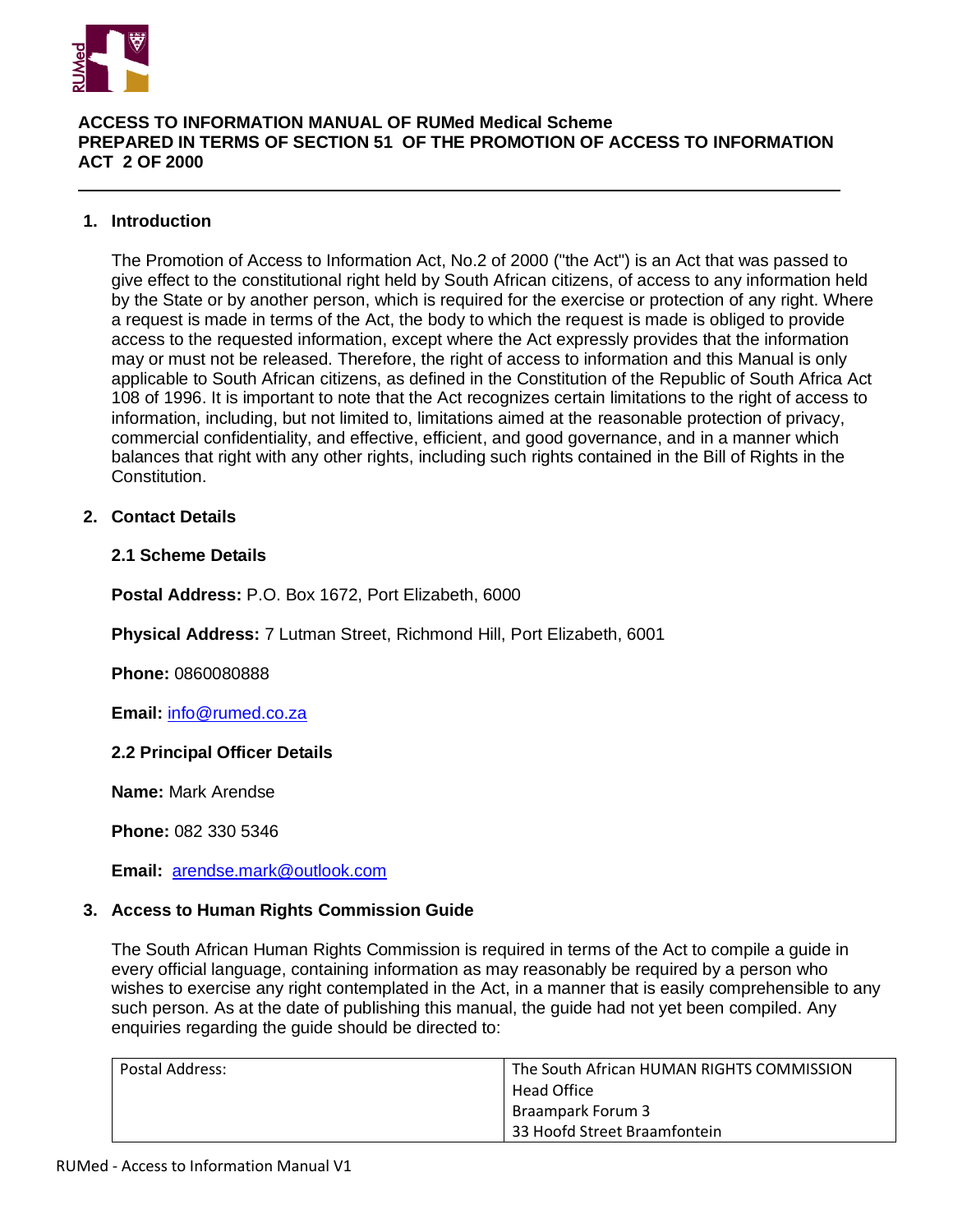

| Telephone Number: | (011) 877-3750    |
|-------------------|-------------------|
| Fax Number:       | $(011)$ 403-0668  |
| E-mail Address:   | info@sahrc.org.za |
| Website:          | www.sahrc.org.za  |

# **4. Records Available**

4.1 The following records are available to members of the Scheme in terms of the Medical Schemes Act 131of 1998 and need to be requested in accordance with the procedure outlined in section 6 of the manual:

- Scheme rules and all annexures
- Audited Financial Statements
- Notices of Annual General Meetings and any other such meetings
- Minutes of Annual General Meeting

4.2 The following records are automatically available to the beneficiaries of the Scheme and need not be requested in accordance with the procedure outlined in section 6 of the manual:

- His/her own claim information
- A member is entitled to the underage beneficiaries claims information
- His/her own membership information
- Scheme brochures and member communications

4.3 The following records are automatically available to the potential members of the Scheme and need not be requested in accordance with the procedure outlined in section 6 of this manual:

- Scheme brochures
- Other marketing information

4.4 The following records are automatically available to the accredited brokers who are authorized by the Scheme to market the Scheme, solicit enrolment of prospective members of the Scheme and to render ongoing services to existing members and not be requested in accordance with the procedure outlined in section 6 of this manual:

- His/Her existing members and beneficiary membership details
- His/Her existing members billing statements
- Scheme brochures and general member communications
- His/Her commission statements

4.5 The cost to access, reproduce, search for and/or prepare any of the above-mentioned records, unless otherwise agreed are detailed under Point 11, Fees.

#### **5. Records held by the Scheme**

This section of the manual sets out the subject and category of records held by the Scheme and are not automatically available without request in terms of the Act and certain grounds of refusal as set out in the Act may be applicable.

5.1 Financial

- Quarterly Statutory returns
- Executive Summaries
- Budgets and Forecasts
- Member debt schedules
- All documentation generated/received in raising and collection of contributions
- All documentation generated/received in connection with the payment of the broker commissions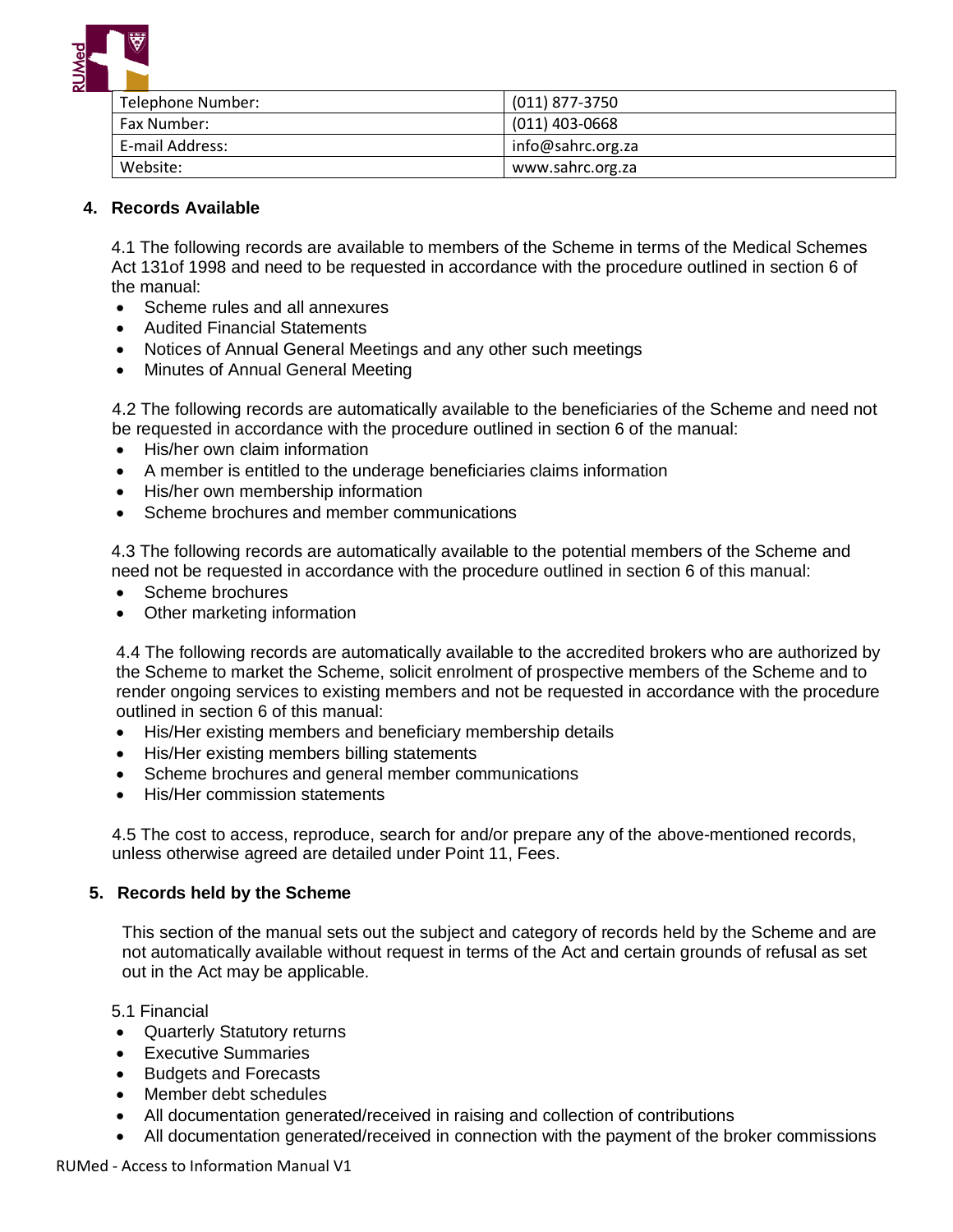

- Ledgers and Journals
- Investment reports and details
- Member accounts, statements and cheques and all other records of claims
- Reconciliations
- Minutes and packs of Audit Committee meetings
- Auditor Management letters
- Scheme bank account statements, cheques and all other records relating to the Scheme bank accounts
- All invoices, cheques and other records received from the third parties

#### 5.2 Contracts

- Administration Agreement
- Managed Healthcare Agreement
- IT Agreement
- Professional Indemnity Insurance
- Agreements with providers
- Agreements with brokers
- Agreements with Investment managers
- Employment and consulting agreements
- All other agreements entered into with third parties
- All correspondence and other records relating to the above-mentioned agreements

#### 5.3 General

- All communication to members, providers, brokers and other third parties
- Employer group details
- Application forms and member records
- Membership profiles
- Broker profiles
- Claiming profiles
- Medical reports

5.4 Board of Trustees

- Trustee details
- Minutes of the Board of Trustee meetings
- Board of Trustee meeting packs
- Minutes of sub-committee meetings
- Ex-Gratia applications and all supporting documents
- All documentation in respect of the Trustee Election process.

#### 5.5 Personnel Records

"Personnel" refers to any person who works for or provides services to or on behalf of The Scheme and receives or is entitled to receive remuneration and any other person who assists in carrying out or conducting the business of The Scheme and includes, without limitation, directors (executive and non-executive), all permanent, temporary and part-time staff, as well as contract workers. Examples of this include:

- Personal records provided by personnel;
- Records provided by a third party relating to personnel;
- Conditions of employment and other personnel-related contractual and quasi-legal records;
- Internal evaluation records and other internal records;
- Correspondence relating to personnel; and
- Training schedules and material.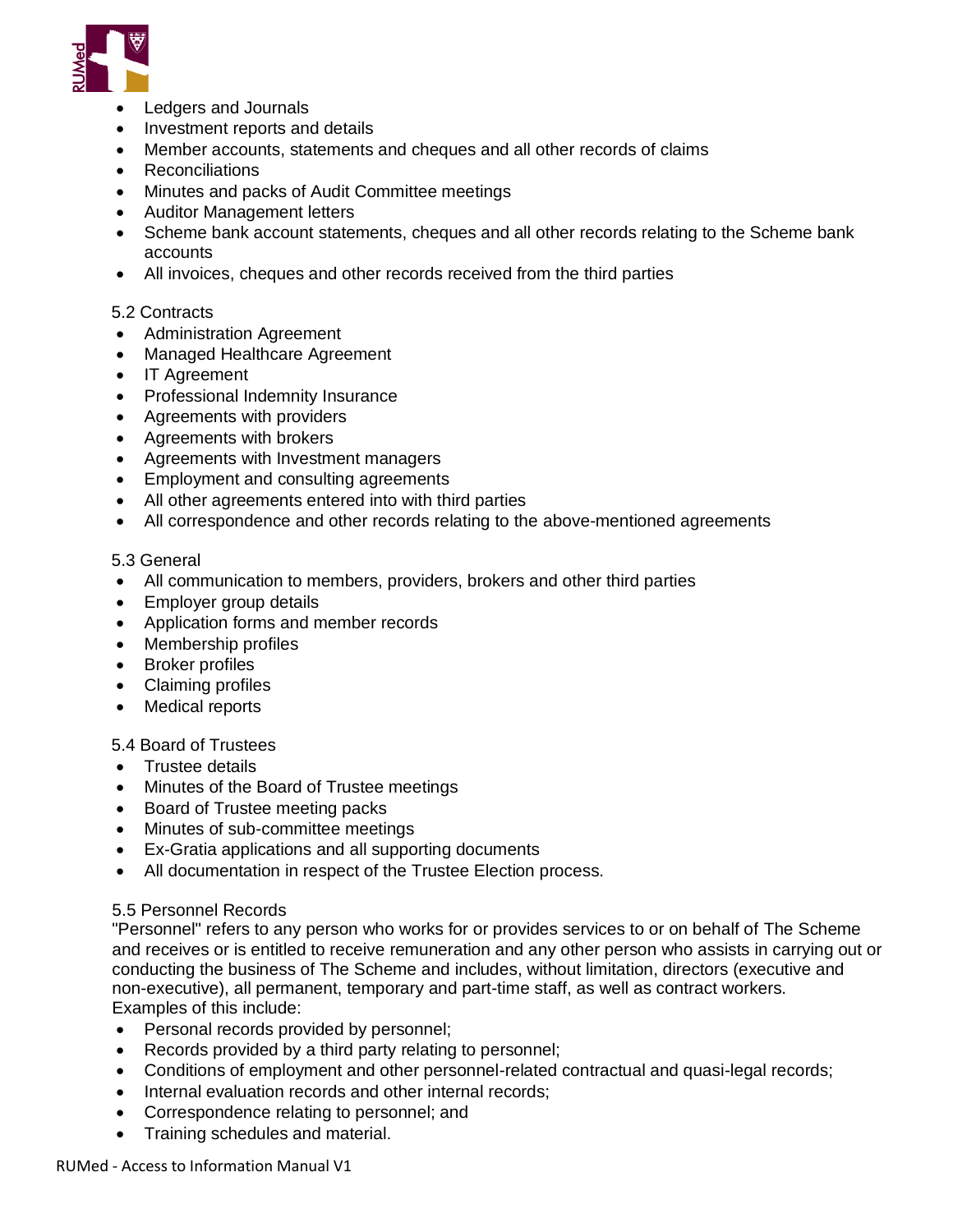

# 5.6 Client Related Records

A "client" refers to any natural or juristic entity that receives services from The Scheme Examples of this includes:

- Records pertaining to the diagnosis, treatment or health of the clients of The Scheme and members of the medical schemes administered by MomentumTYB;
- Records provided by a client to a third party acting for or on behalf of The Scheme;
- Records provided by a third party;
- Records generated by or within The Scheme relating to its clients.

# **6. Grounds for refusal of access to records**

The Scheme may refuse a request for information on the following basis:

- 1. Mandatory protection of the privacy of a third party who is a natural person, which would involve the unreasonable disclosure of personal information of that natural person;
- 2. Mandatory protection of the commercial information of a third party, if the record contains:
	- Trade secrets of that third party;
	- Financial, commercial, scientific or technical information which disclosure could likely cause harm to the financial or commercial interests of that third party; and
	- Information disclosed in confidence by a third party to The Scheme, if the disclosure could put that third party at a disadvantage in negotiations or commercial competition.

3. Mandatory protection of confidential information of third parties if it is protected in terms of any agreement or legislation;

- 4. Mandatory protection of the safety of individuals and the protection of property;
- 5. Mandatory protection of records which would be regarded as privileged in legal proceedings;
- 6. The commercial activities of The Scheme, which may include:
	- Trade secrets of The Scheme;
	- Financial, commercial, scientific or technical information which disclosure could likely cause harm to the financial or commercial interests of The Scheme;
	- Information which, if disclosed, could put The Scheme at a disadvantage in negotiations or commercial competition;
	- A computer program which is owned by The Scheme and which is protected by copyright.

7. The research information of The Scheme or a third party, if its disclosure would disclose the identity of the institution, the researcher or the subject matter of the research and would place the research at a serious disadvantage;

8. Requests for information that are clearly frivolous or vexatious, or which involve an unreasonable diversion of resources shall be refused.

# **7. Requesting Procedure**

7.1 A requester requiring access to information held by RUMed must complete the prescribed form, see Form C - Request For Access To Record Of Private Body, submit it to the Information Officer at the postal or physical address, fax number or electronic mail address recorded in and pay a request fee and a deposit, should it be applicable.

7.2 The prescribed form must be completed with enough particularity to at least enable the Information Officer to identify:

1. The record or records requested;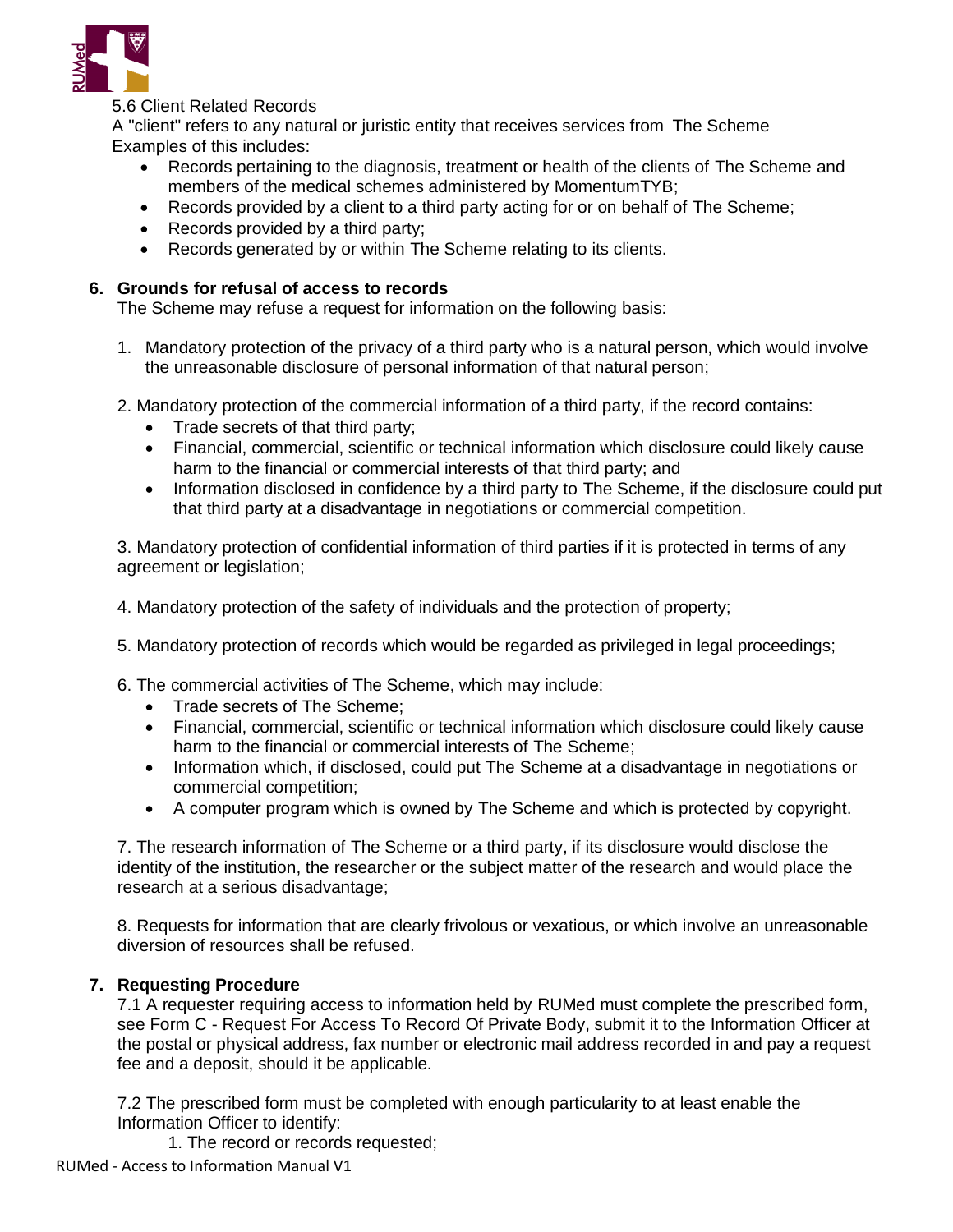

- 2. The identity number of the requester;
- 3. The form of access required, if the request is granted;
- 4. The postal address or fax number of the requester.

7.3 The requester must also state that he requires the information in order to exercise or protect a right, and clearly state the nature of the right to be exercised or protected. In addition, the requester must clearly specify why the record is necessary to exercise or protect such a right.

7.4 The Scheme will process the request within 30 days, unless the requester has stated special reasons which would satisfy the Information Officer that circumstances dictating that the above time periods need not be complied with.

7.5 The requester will be informed in writing whether access has been granted or denied. If, in addition, the requester requires the reasons for the decision in any other manner, he must state the manner and the particulars so required.

7.6 Should a request be made on behalf of another person, then the requester must submit proof of the capacity in which the requester is making the request to the reasonable satisfaction of the Information Officer.

7.7 If an individual is unable to complete the prescribed form because of illiteracy or disability, such a person may make the request orally.

7.8 The requester must pay the prescribed fee, before any further processing can take place.

7.9 The Scheme will, within 30 days of receipt of the request, decide whether to grant or decline the request and give notice with reasons (if required) to that effect.

7.10 The 30-day period with which The Scheme has to decide whether to grant or refuse the request, may be extended for a further period of not more than 30 days if the request is for a large quantity of information, or the request requires a search for information held at another office of The Scheme and the information cannot reasonably be obtained within the original 30 day period. The Information Officer will notify the requester in writing, should an extension be sought.

7.11 If the request for access is denied, the Information Officer shall advise the requester in writing in a notice of refusal. The notice shall state :

- Adequate reasons for the refusal ;
- That the requester may lodge an appeal with the High Court against the refusal of the request (including the period) for the lodging such appeal.

7.12 Upon refusal by Request/Compliance Officer, any deposit paid by the requester will be refunded.

7.13 If the Request/Compliance Officer fails to respond within thirty (30) days after a request has been received , it is deemed, in terms of Section 58 read together with Section56(1) of the Act that the Request/Compliance Officer has refused to request.

7.14 The Request/Compliance Officer may decide to extend the period of thirty (30) days ("original period") for another period of not more than thirty days if the:

- The request is for a large number of records; or
- Search for the records is to be conducted at premises not situated in the same town or city as the head office of the Scheme or
- Consultation among divisions or departments, as the case may be, of the Scheme or its contracted third parties is required; or
- Requester consents to such an extension in writing; or

RUMed - Access to Information Manual V1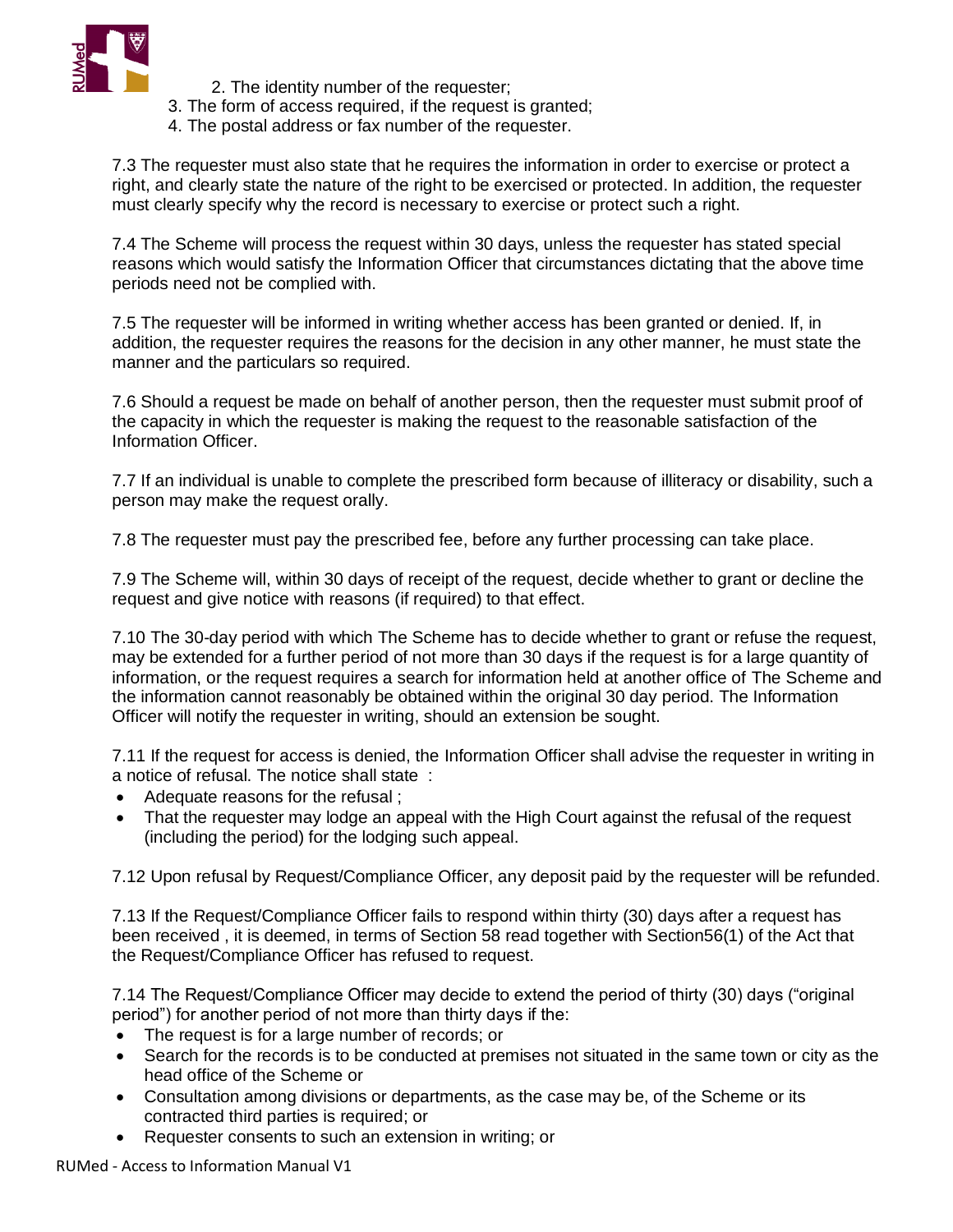

Parties agree in any other manner to such an extension.

7.15 Should the Scheme require an extension of time the requester shall be informed in the manner stipulated in the prescribed form of the reasons for the extension

7.16 The requester may lodge an appeal with the High Court against any extension or against any procedure set out in this section.

### **8. Information Records not Found**

8.1 If a requested record cannot be found or does not exist, the Request/Compliance Officer must, by way of affidavit notify the requester that it is not possible to give access to the requested record.

8.2 The affidavit must provide a full account of all steps taken to find the record or to determine the existence thereof, including details of all communications by the Request/Compliance Officer with every person who conducted the search.

8.3 This notice will be regarded as a decision to refuse a request for access to the record concerned for the purposes of the Act.

8.4 Should the record be found later, the requester may be given access to the record in the manner stipulated by the requester in the prescribed form unless access is refused by the Request/Compliance Officer.

8.5 The attention of the requester is drawn to the to the provisions of Chapter 4 of the Act in terms of which the Scheme may refuse, on certain specified grounds, to provide information to the requester.

#### **9. Information requested by a Third Party**

9.1 Section 71 of the Act makes provision for a request for information or records by a third party.

9.2 In considering such a request, the Scheme will adhere to the provisions of Section 71 to 74 of the Act.

9.3 The attention of the requester is drawn to the provisions of Chapter 5 Part 3 of the Act in terms of which the Scheme is obliged, in certain circumstances, to advise third parties of requests lodged in respect of information applicable to or concerning such third parties. In addition, the previous Chapter 2 of Part 4 of the Act entitle third parties to dispute the decisions of the Request/Compliance Officer by referring matters to the High Court.

## **10. Availability of the manual**

10.1 The Schemes manual is available at the offices of the Scheme. Copies are available from the South African Human Rights Commission.

#### **11. Fees**

11.1 The Act provides for two types of fees, namely:

- A request fee, which will be a standard fee; and
- An access fee, which must be calculated by taking into account reproduction costs, search and preparation time and cost, as well as postal costs.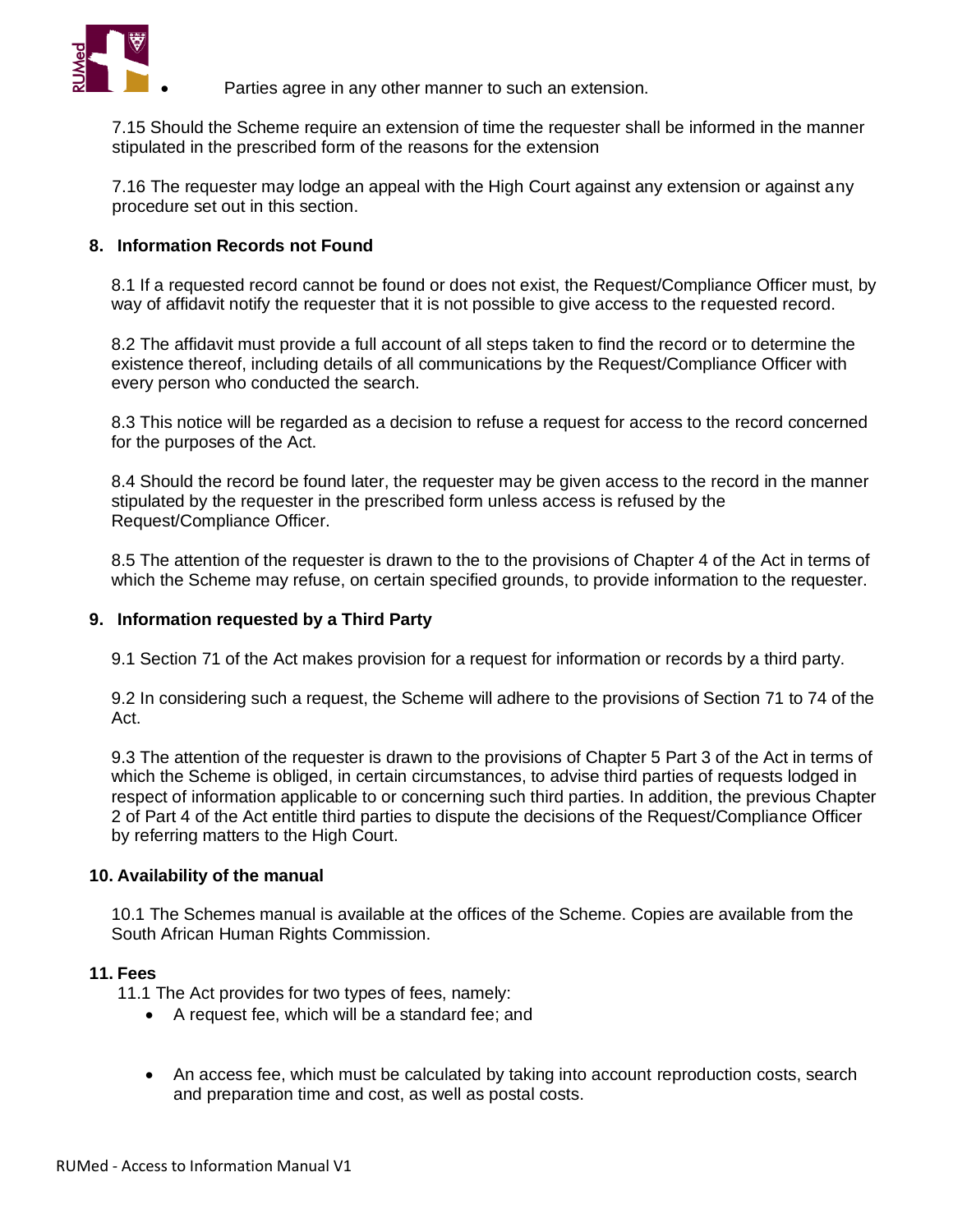

11.2 When the request is received by the Information Officer, the officer will by notice require the requester, other than a personal requester, to pay the prescribed request fee (if any), before further processing of the request.

11.3 If the search for the record has been made and the preparation of the record for disclosure, including arrangement to make it available in the requested form, requires more than the hours prescribed in the regulations for this purpose, the Information Officer will notify the requester to pay as a deposit the prescribed portion of the Access fee which would be payable if the request is granted.

11.4 The Information Officer will withhold a record until the requester has paid the fees as indicated in the table below.

11.5 A requester whose request for access to a record has been granted, must pay an access fee for reproduction and for search and preparation and for any time reasonably required in excess of the prescribed hours to search for and prepare the record for disclosure, including making arrangements to make it available in the requested form.

11.6 Should a deposit have been paid in respect of a request for access, which is refused, then the Information Officer will repay the deposit to the requester.

Should a deposit have been paid in respect of a request for access, which is refused, then the Information Officer will repay the deposit to the requester.

| <b>Reproduction Fees</b>                                                                              |       |  |
|-------------------------------------------------------------------------------------------------------|-------|--|
| Where The Scheme has voluntarily provided the Minister with a list of categories of records that will |       |  |
| automatically be made available to any person requesting access thereto, the only charge that may be  |       |  |
| levied for obtaining such records, will be a fee for reproduction of the record in question.          |       |  |
| The applicable fees for reproduction as referred to above are:                                        | R.    |  |
| For every photocopy of an A4-size page or part thereof                                                | 1.25  |  |
| For every printed copy of an A4-size page or part thereof held on a computer or in electronic or      | 0,85  |  |
| machine-readable form                                                                                 |       |  |
| For a copy in a computer-readable form on:                                                            | 8,55  |  |
| - Disc                                                                                                | 79,80 |  |
| - Compact disc                                                                                        |       |  |
|                                                                                                       |       |  |
| A transcription of visual images for an A4-size page or part thereof                                  | 45,60 |  |
| For a copy of visual images                                                                           | 68,40 |  |
| A transcription of an audio record, for an A4-size page or part thereof                               | 22,80 |  |
| For a copy of an audio record                                                                         | 34,20 |  |

| <b>Request Fees</b>                                                                                         |       |
|-------------------------------------------------------------------------------------------------------------|-------|
| Where a requester submits a request for access to information held by The Scheme on a person other          |       |
| than the requester himself/herself, the request fee is payable up-front before the institution will further | 50.00 |
| process the request received.                                                                               |       |
| <b>Access Fees</b>                                                                                          |       |
| An access fee is payable in all instances where a request for access to information is granted,             |       |
| except in those instances where payment of an access fee is specially excluded in terms of the              |       |
| Act or an exclusion is determined by the Minister in terms of section 54(8).                                |       |
| The applicable fees which will be payable are:                                                              | 1,25  |
| For every photocopy of an A4-size page or part thereof                                                      |       |